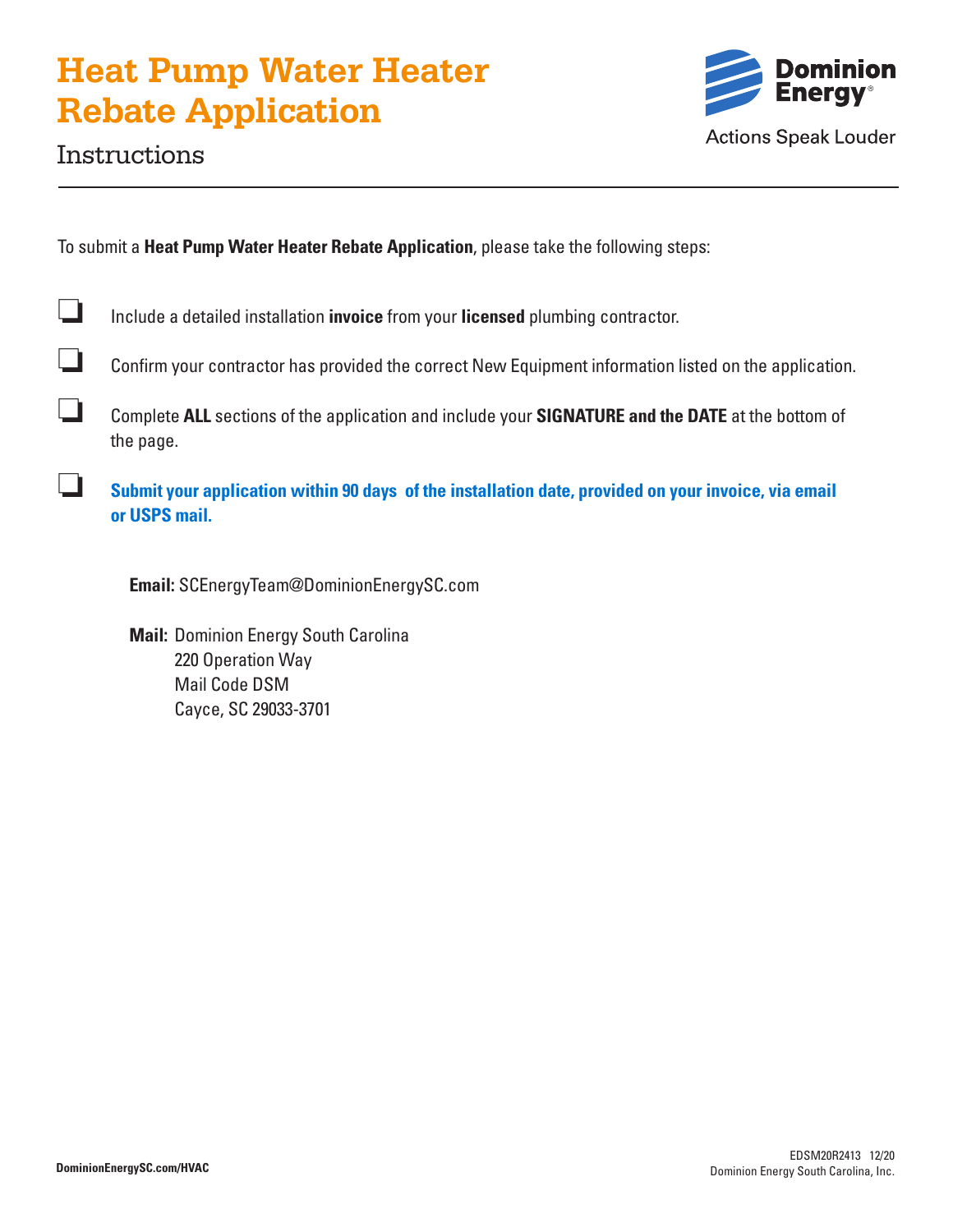# **Heat Pump Water Heater Rebate Application**



# for South Carolina Residential Electric Customers

### **Applicant Information**

Rebate will be paid to account holder by default. If the owner of the property is to be paid but is not the account holder, please include an IRS Form W9, available at: **irs.gov/pub/irs-pdf/fw9.pdf**.

| HOME TYPE: (Check One) I SINGLE FAMILY I APARTMENT I CONDO I MOBILE HOME HOME SIZE _______SQ. FT. YEAR BUILT _________ |  |  |  |  |  |  |
|------------------------------------------------------------------------------------------------------------------------|--|--|--|--|--|--|
| <b>Installer Information</b>                                                                                           |  |  |  |  |  |  |
|                                                                                                                        |  |  |  |  |  |  |
|                                                                                                                        |  |  |  |  |  |  |
|                                                                                                                        |  |  |  |  |  |  |
|                                                                                                                        |  |  |  |  |  |  |

INSTALL DATE:\_\_\_\_\_\_\_\_\_\_\_\_\_\_\_\_\_\_ PLUMBING LICENSE NUMBER: \_\_\_\_\_\_\_\_\_\_\_\_\_\_\_\_\_\_\_\_\_\_\_\_\_\_\_\_\_\_\_\_\_\_\_\_\_\_\_\_\_\_\_\_\_\_\_\_\_\_\_\_\_\_\_\_\_\_\_\_\_\_\_\_\_\_

### **New Equipment**

| <b>Must be Energy Star Certified to Qualify</b> |                                              |                              |                     |                     |               |  |  |
|-------------------------------------------------|----------------------------------------------|------------------------------|---------------------|---------------------|---------------|--|--|
| Unit No.                                        | <b>Uniform Energy</b><br><b>Factor (UEF)</b> | <b>Capacity</b><br>(Gallons) | <b>Manufacturer</b> | <b>Model Number</b> | <b>Rebate</b> |  |  |
|                                                 |                                              |                              |                     |                     | \$750         |  |  |
|                                                 |                                              |                              |                     |                     | \$750         |  |  |

#### **Removed Equipment (This rebate does not apply if a gas water heater (tank or tankless) is removed)**

| <b>Old Water Heater</b> | <b>Fuel Type</b>              | <b>Capacity</b><br>(Gallons) | Age | <b>Condition</b>                  |
|-------------------------|-------------------------------|------------------------------|-----|-----------------------------------|
| <b>Brand</b>            | $\Box$ Gas<br>$\Box$ Electric |                              |     | $\Box$ Operating<br>$\Box$ Failed |
| Brand                   | $\Box$ Gas<br>$\Box$ Electric |                              |     | $\Box$ Operating<br>$\Box$ Failed |

### **Acceptance of Terms**

I hereby certify that I am the Dominion Energy South Carolina, Inc. electric account owner and/or the owner of the facility/address at which the service/installation occurred, that I have purchased the equipment described on this rebate application, and that it has been installed at the indicated installation address. I have read and accept the Terms and Conditions on the reverse side of this form and acknowledge that Dominion Energy South Carolina, Inc. may verify the information provided. A copy of the detailed installation invoice with the date of purchase must accompany this form. The Applicant agrees to conduct this transaction by written or electronic means, including but not limited to the acknowledgement above of having read and agreeing to the Terms and Conditions of this rebate program.

#### APPLICANT SIGNATURE \_\_\_\_\_\_\_\_\_\_\_\_\_\_\_\_\_\_\_\_\_\_\_\_\_\_\_\_\_\_\_\_\_\_\_\_\_\_\_\_\_\_\_\_\_\_\_\_\_\_\_\_\_\_\_\_\_\_\_\_\_\_\_\_\_\_\_\_DATE \_\_\_\_\_\_\_\_\_\_\_\_\_\_\_\_\_\_\_\_\_\_\_\_\_\_\_